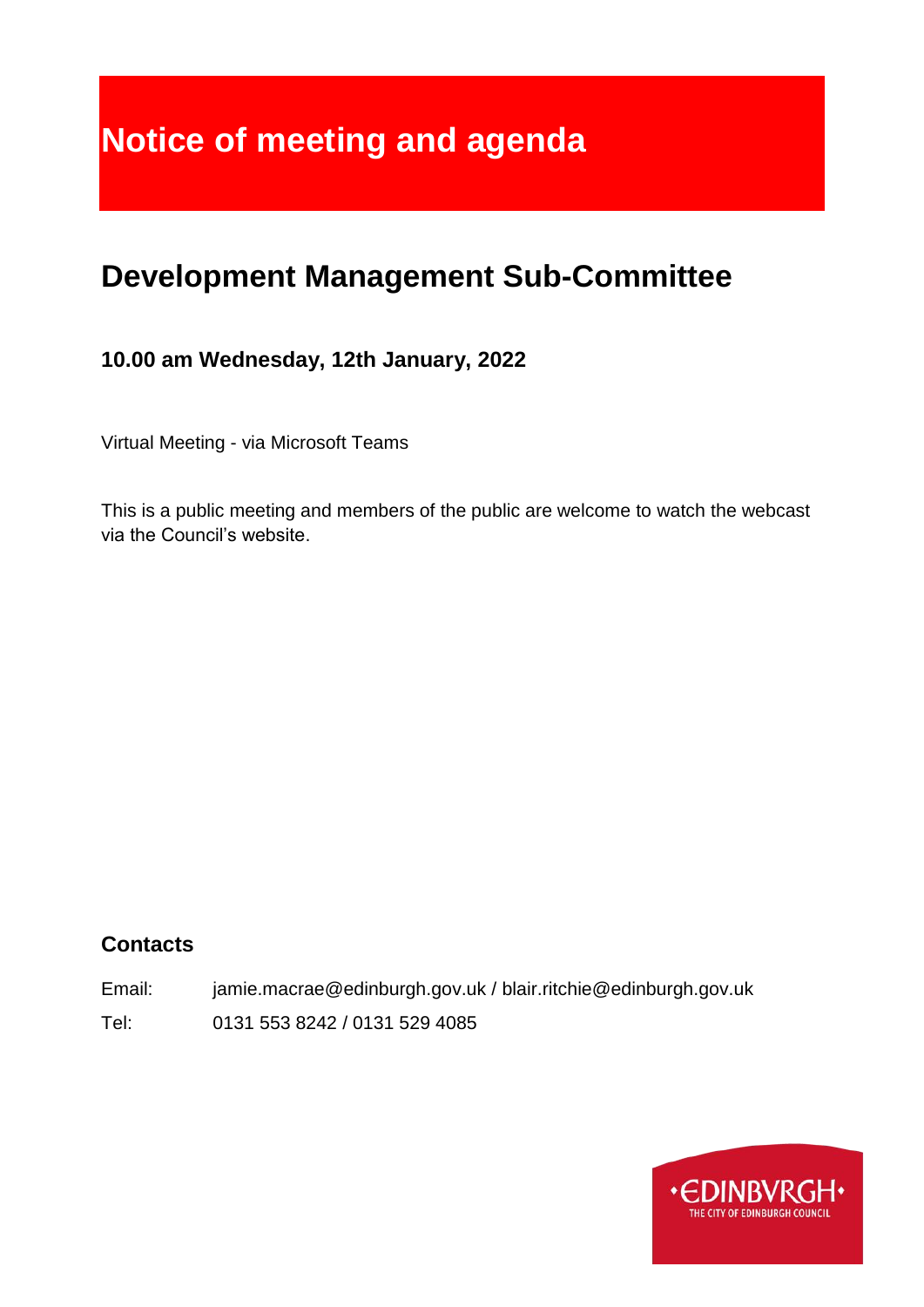#### **1. Order of business**

- **1.1** Including any notices of motion, hearing requests from ward councillors and any other items of business submitted as urgent for consideration at the meeting.
- **1.2** Any member of the Council can request a Hearing if an item raises a local issue affecting their ward. Members of the Sub-Committee can request a presentation on any items in part 4 or 5 of the agenda. Members must advise Committee Services of their request by no later than **1.00pm on Monday 10th January 2022** (see contact details in the further information section at the end of this agenda).
- **1.3** If a member of the Council has submitted a written request for a hearing to be held on an application that raises a local issue affecting their ward, the Development Management Sub-Committee will decide after receiving a presentation on the application whether or not to hold a hearing based on the information submitted. All requests for hearings will be notified to members prior to the meeting.

#### **2. Declaration of interests**

**2.1** Members should declare any financial and non-financial interests they have in the items of business for consideration, identifying the relevant agenda item and the nature of their interest.

#### **3. Minutes**

**3.1** Minutes of Previous Meeting of Development Management Sub-Committee of 8 December 2021 – submitted for approval as a correct record  $9 - 16$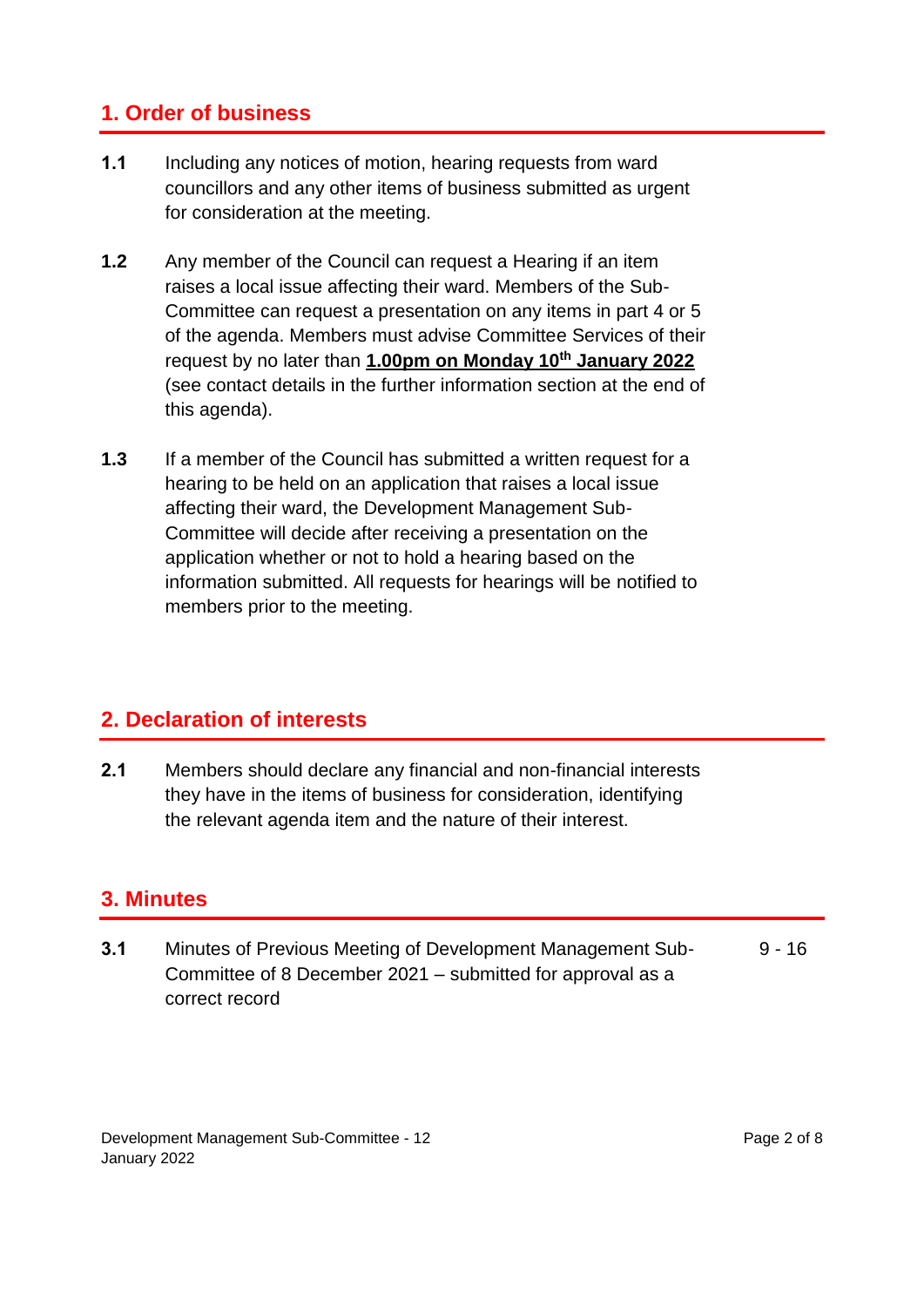### **4. General Applications, Miscellaneous Business and Pre-Application Reports**

**The key issues for the Pre-Application reports and the recommendation by the Chief Planning Officer or other Chief Officers detailed in their reports on applications will be approved without debate unless the Clerk to the meeting indicates otherwise during "Order of Business" at item 1.** 

#### **4.1 Pre-Applications** Report for forthcoming application by City Of Edinburgh Council Housing Services for Proposal of Application Notice at 7 Murrayburn Gate, Edinburgh - Proposed affordable housing development with associated infrastructure and landscape application no. 21/06024/PAN - Report by the Chief Planning **Officer** 17 - 22 **4.2 Applications** 44 Arthur Street, Edinburgh - Conversion of existing garages and change of use of existing apartments to form three short stay lets - application no. 21/04620/FUL - Report by the Chief Planning **Officer** 23 - 32

It is recommended that this application be **GRANTED.**

**4.3** 265 Morningside Road, Edinburgh - Form ground floor retail unit and 11x flats in upper floors with associated cycle parking and infrastructure - application no. 21/03622/FUL - Report by the Chief Planning Officer 33 - 68

It is recommended that this application be **GRANTED.**

**4.4** 358 - 364 Morningside Road, Edinburgh - Partial demolition of existing ground floor retail unit, alterations and extension to form replacement ground floor and basement retail unit (class 1) and erection of 10 flats in the upper floors, with associated cycle parking and infrastructure (as amended) - application no. 69 - 100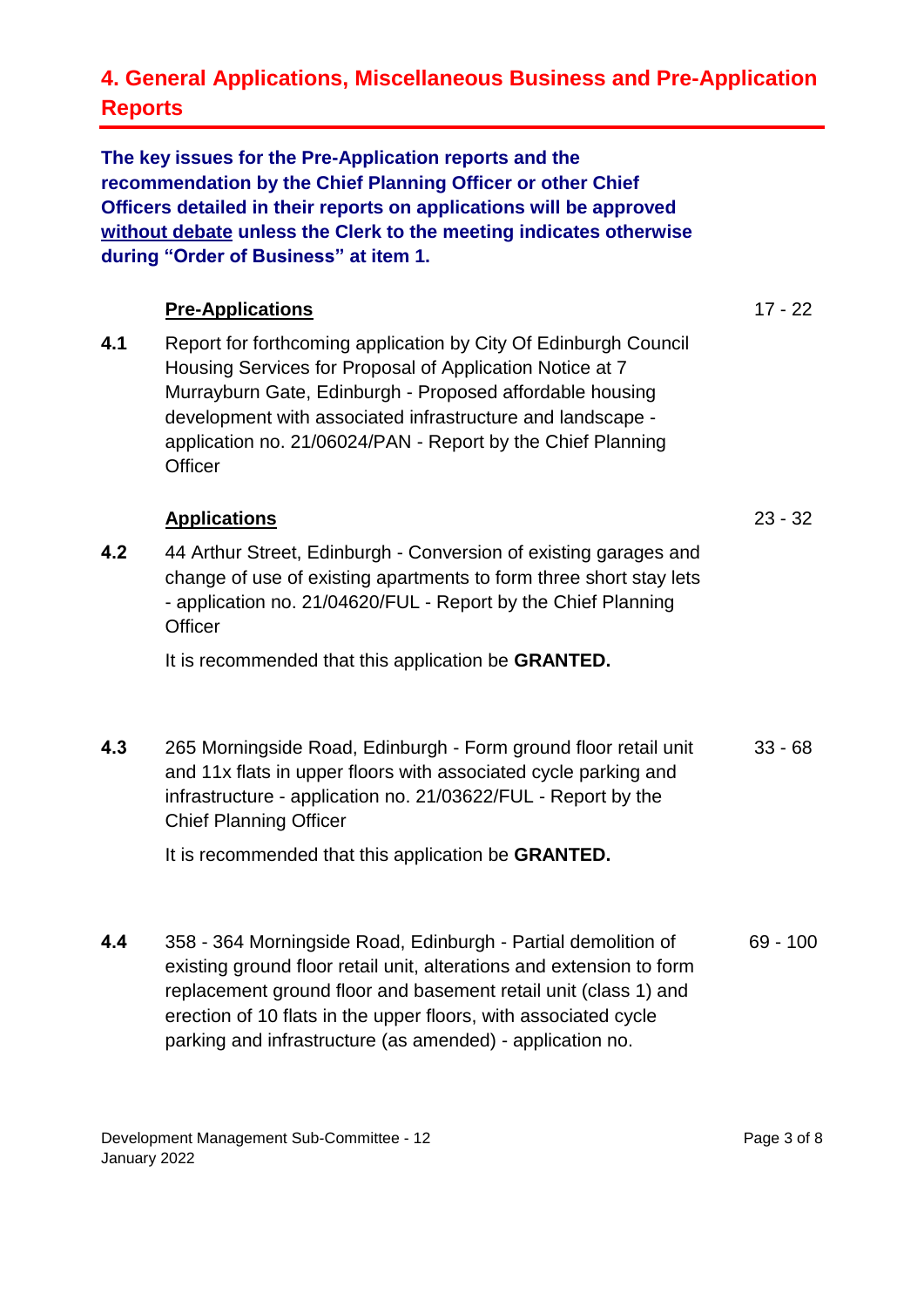21/03620/FUL - Report by the Chief Planning Officer It is recommended that this application be **GRANTED.**

**4.5** 14 Muirhouse Parkway (Silverlea Old Peoples Home), Edinburgh - Proposed residential development comprising 142 flats including colonies with associated roads, parking and greenspace application no. 21/05056/FUL - Report by the Chief Planning **Officer** 101 - 162

It is recommended that this application be **GRANTED.**

**4.6** 1 Waterfront Avenue (At land 199 Metres southeast of), Edinburgh - Mixed use development to include (approximately) 75 residential units and (approximately) 3 commercial units. The commercial units will be either class 1 (shop), class 2 (financial, professional and other services), class 3 (food and drink) or class 4 (business). The development will include limited parking spaces, access road and pavements, internal courtyard, an energy centre (including an air source heat pump station) and drainage infrastructure. (As Amended) - application no. 21/04049/FUL - Report by the Chief Planning Officer 163 - 208

It is recommended that this application be **GRANTED.**

#### **5. Returning Applications**

**These applications have been discussed previously by the Sub-Committee. A decision to grant, refuse or continue consideration will be made following a presentation by the Chief Planning Officer and discussion on each item.**

**5.1** 50 Pilrig Street, Edinburgh - Demolition of house and redevelopment to form apartment building with associated garden ground and bin/cycle storage (as amended) - application no. 21/00246/FUL - Report by the Chief Planning Officer 209 - 240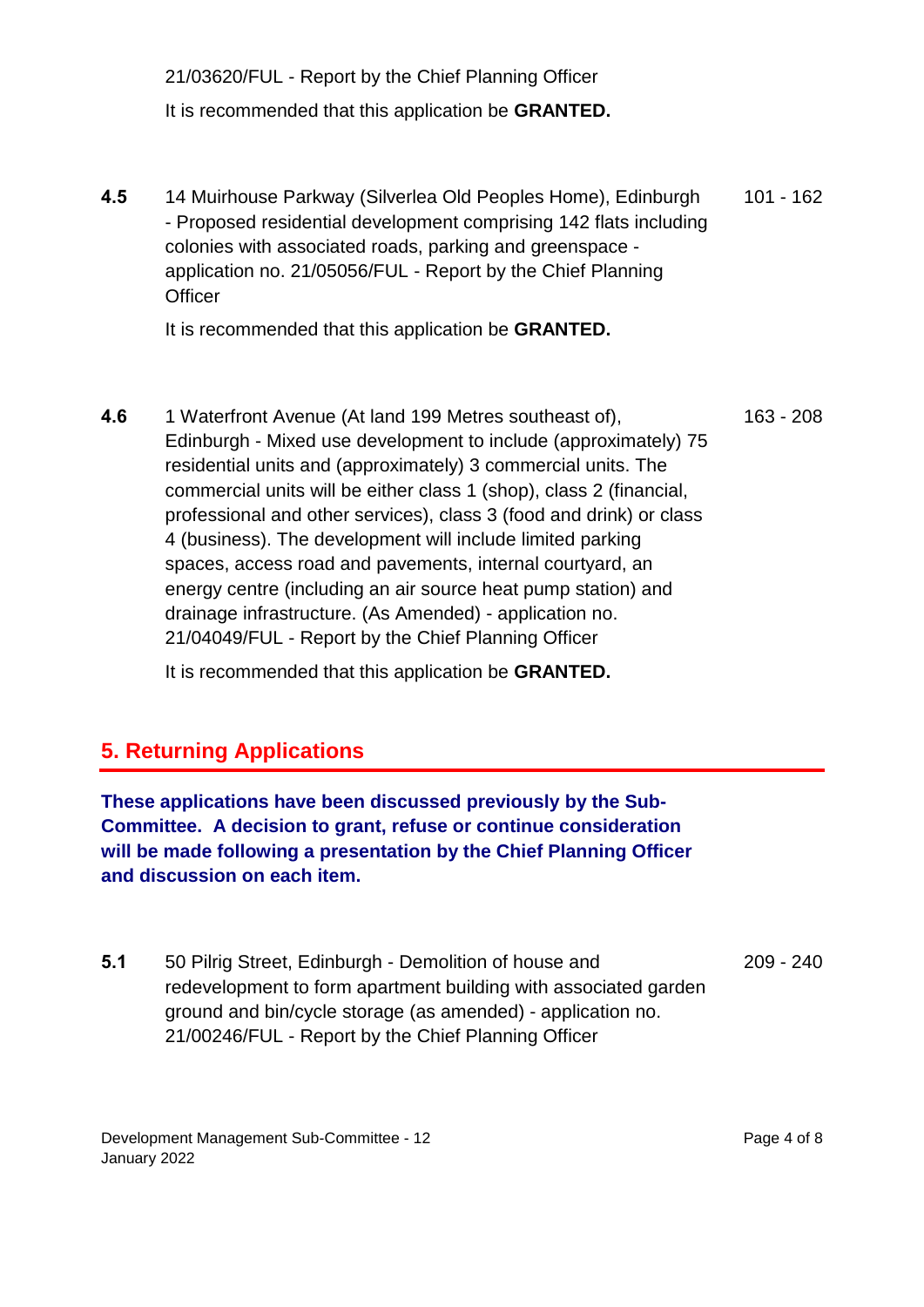It is recommended that this application be **GRANTED.**

**5.2** 50 Pilrig Street, Edinburgh - Complete demolition in a Conservation Area - demolition of house and redevelopment to form apartment building with associated garden ground and bin/cycle storage - application no. 21/00248/CON - Report by the Chief Planning Officer 241 - 254

It is recommended that this application be **GRANTED.**

#### **6. Applications for Hearing**

**The Chief Planning Officer has identified the following applications as meeting the criteria for Hearings. The protocol note by the Head of Strategy and Insight sets out the procedure for the hearing.**

- **6.1** 14 Bath Street, Edinburgh application no. 20/05800/FUL and 20/05799/LBC - Protocol Note by the Service Director, Legal and **Assurance** 255 - 258
- **6.2** 14 Bath Street, Edinburgh Demolition of auditorium and retention and partial restoration of principal external elements of the Art Deco facade, erection of 21 residential flats with associated car parking and landscaping - application no. 20/05800/FUL - Report by the Chief Planning Officer 259 - 298

It is recommended that this application be **REFUSED.**

**6.3** 14 Bath Street, Edinburgh - Demolition of auditorium and retention and partial restoration of principal external elements of the Art Deco facade, erection of 20 residential flats with associated car parking and landscaping - application no. 20/05799/LBC - Report by the Chief Planning Officer 299 - 324

It is recommended that this application be **REFUSED.**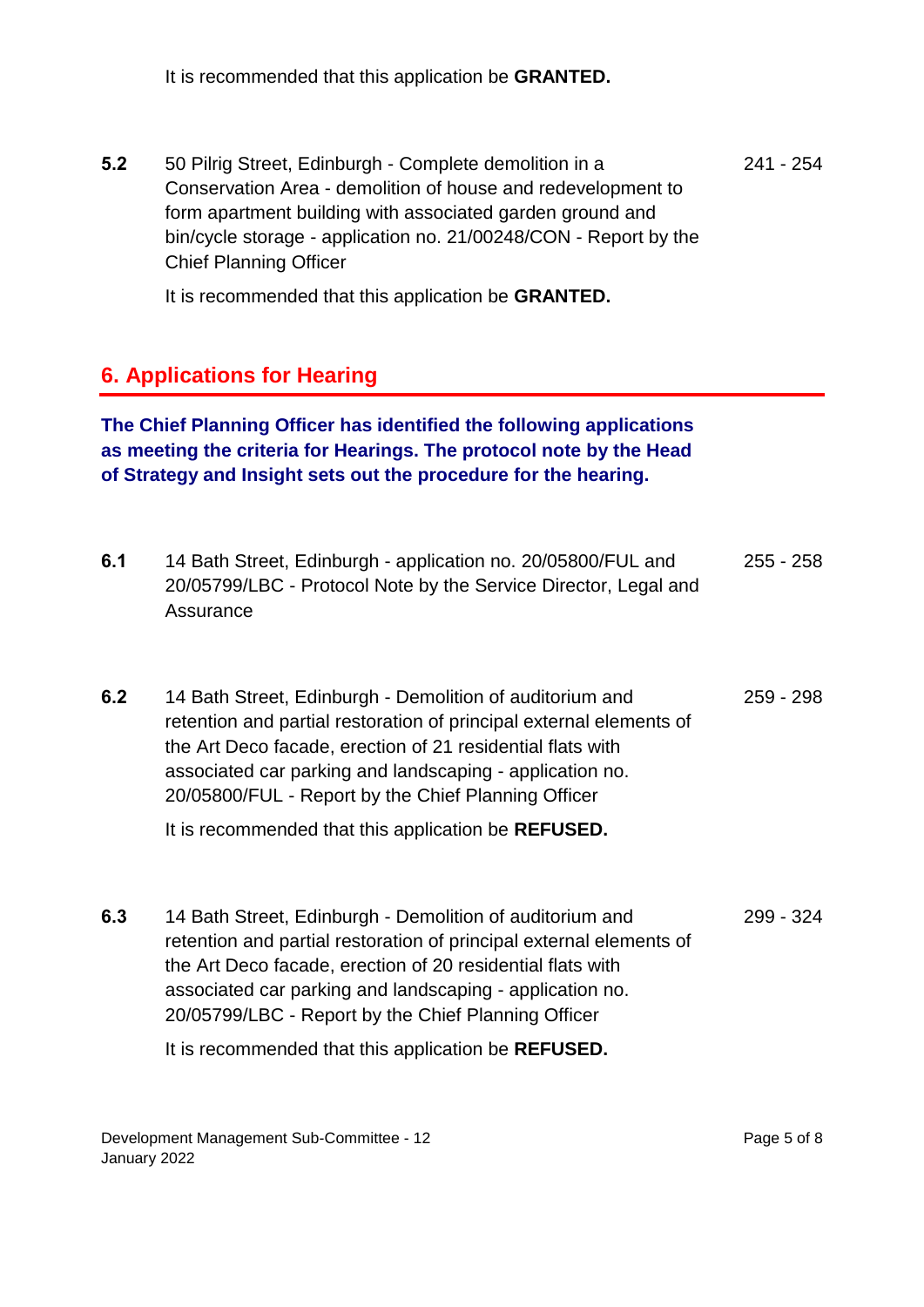#### **7. Applications for Detailed Presentation**

**The Chief Planning Officer has identified the following applications for detailed presentation to the Sub-Committee. A decision to grant, refuse or continue consideration will be made following the presentation and discussion on each item.**

**7.1** 9 Haymarket Terrace, Edinburgh - Demolition of existing and proposed new-build office development (class 4) with associated ancillary uses, public realm, landscaping and car parking application no. 21/03756/FUL - Report by the Chief Planning **Officer** 325 - 370

It is recommended that this application be **REFUSED.**

**7.2** 22 Haymarket Yards (At land 175 metres north of), Edinburgh - Student accommodation with associated ancillary development, landscaping and access - application no. 21/04413/FUL - Report by the Chief Planning Officer 371 - 404

It is recommended that this application be **GRANTED.**

#### **8. Returning Applications Following Site Visit**

**These applications have been discussed at a previous meeting of the Sub-Committee and were continued to allow members to visit the sites. A decision to grant, refuse or continue consideration will be made following a presentation by the Chief Planning Officer and discussion on each item.**

**8.1** None.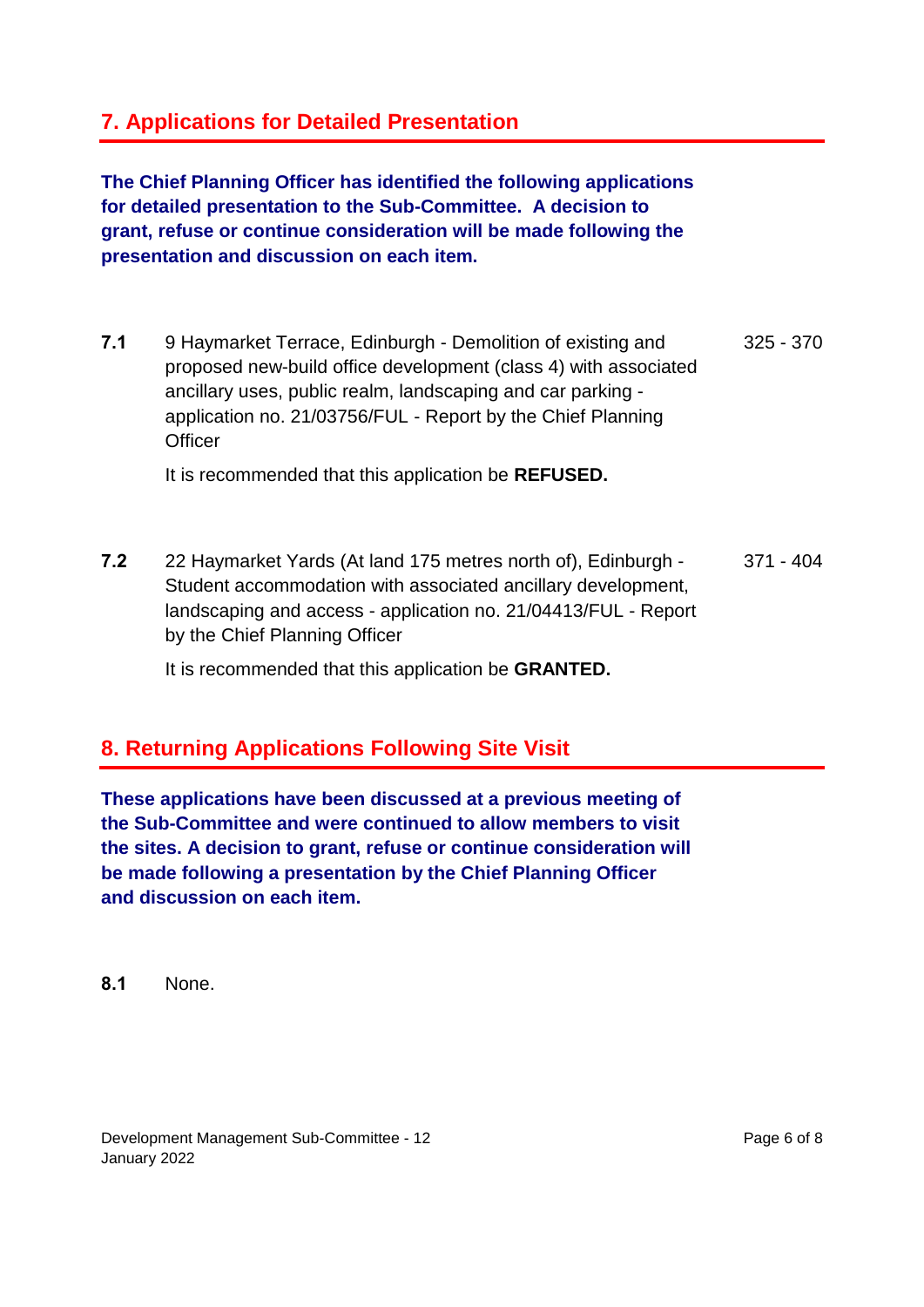### **Nick Smith**

Service Director, Legal and Assurance

#### **Committee Members**

Councillor Neil Gardiner (Convener), Councillor Maureen Child (Vice-Convener), Councillor Chas Booth, Councillor Lezley Marion Cameron, Councillor Denis Dixon, Councillor George Gordon, Councillor Max Mitchell, Councillor Joanna Mowat, Councillor Hal Osler, Councillor Cameron Rose and Councillor Alex Staniforth

#### **Information about the Development Management Sub-Committee**

The Development Management Sub-Committee consists of 11 Councillors and is appointed by the City of Edinburgh Council.

#### **Further information**

If you have any questions about the agenda or meeting arrangements, please contact Jamie Macrae, Committee Services, City of Edinburgh Council, Business Centre 2.1, Waverley Court, 4 East Market Street, Edinburgh EH8 8BG, Tel 0131 553 8242 / 0131 529 4085, email jamie.macrae@edinburgh.gov.uk / blair.ritchie@edinburgh.gov.uk.

The agenda, minutes and public reports for this meeting and all the main Council committees can be viewed online by going to [https://democracy.edinburgh.gov.uk/.](https://democracy.edinburgh.gov.uk/)

#### **Webcasting of Council meetings**

Please note this meeting may be filmed for live and subsequent broadcast via the Council's internet site – at the start of the meeting the Convener will confirm if all or part of the meeting is being filmed.

The Council is a Data Controller under current Data Protection legislation. We broadcast Council meetings to fulfil our public task obligation to enable members of the public to observe the democratic process. Data collected during this webcast will be retained in accordance with the Council's published policy including, but not limited to, for the purpose of keeping historical records and making those records available via the Council's internet site.

Any information presented by individuals to the Council at a meeting, in a deputation or otherwise, in addition to forming part of a webcast that will be held as a historical record, will also be held and used by the Council in connection with the relevant matter until that matter is decided or otherwise resolved (including any potential appeals and other connected processes). Thereafter, that information will continue to be held as part of the historical record in accordance with the paragraphs above.